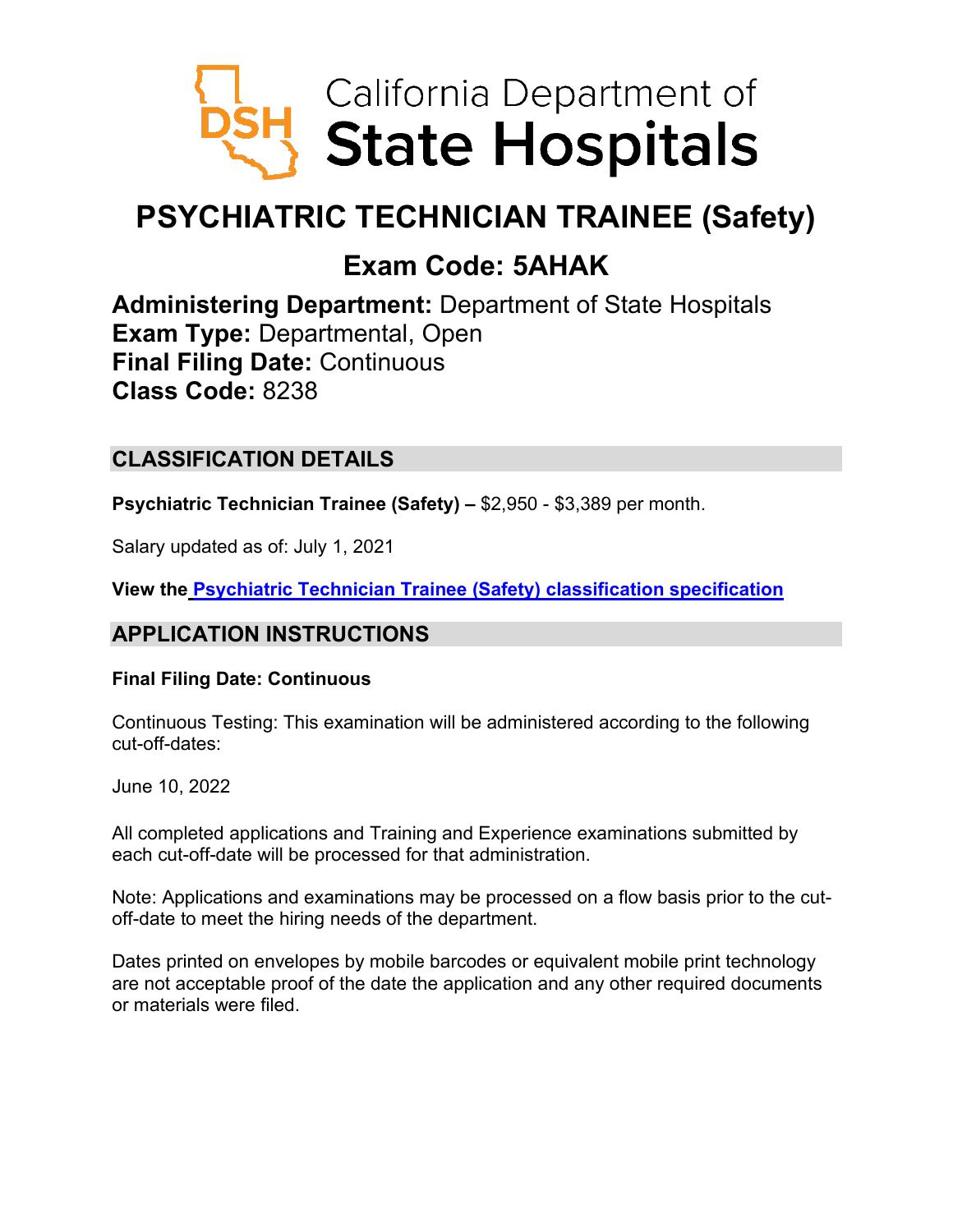#### **Who Should Apply**:

Applicants who meet the Minimum Qualifications as stated on this bulletin may apply for and take this examination. Once you have taken this examination, you may not retake it for **three (3)** months.

Unless otherwise stated on this bulletin, you must meet the Minimum Qualifications by the Final Filing Date or cut-off-date stated above.

#### **How to Apply**:

- **Step 1.** Applicants are required to submit an [Examination Application \(STD 678\),](https://jobs.ca.gov/pdf/std678.pdf) found at [www.calcareers.ca.gov,](http://www.calcareers.ca.gov/) either by mail or in person to the address listed below.
- **Step 2.** Once your application has been submitted, you must complete the **Training and Experience (T&E)** following the instructions below under, **Taking the Examination and submit it with your application.**

#### **Applicants must complete Steps 1 and 2 by each cut-off date. Failure to do so will result in a delay in the examination process.**

Indicate the Classification on your Examination Application (STD 678).

You may apply by mail or in person to:

DSH-ATASCADERO EMPLOYMENT OFFICE P.O. BOX 7005 ATASCADERO, CA 93423-7001 (805) 468-3384 / TDD (805) 468-2009

In person hours: Monday through Friday, 8am to 5pm (excluding State holidays)

#### **Special Testing Arrangements:**

If you require assistance or alternative testing arrangements due to a disability, please contact the testing department listed in the Contact Information section of this bulletin.

#### **MINIMUM QUALIFICATIONS**

All applicants must meet the education and/or experience requirements as stated on this exam bulletin to be accepted into the examination. Part-time or full-time jobs, regardless of whether paid or volunteer positions, and inside or outside California state service will count toward experience.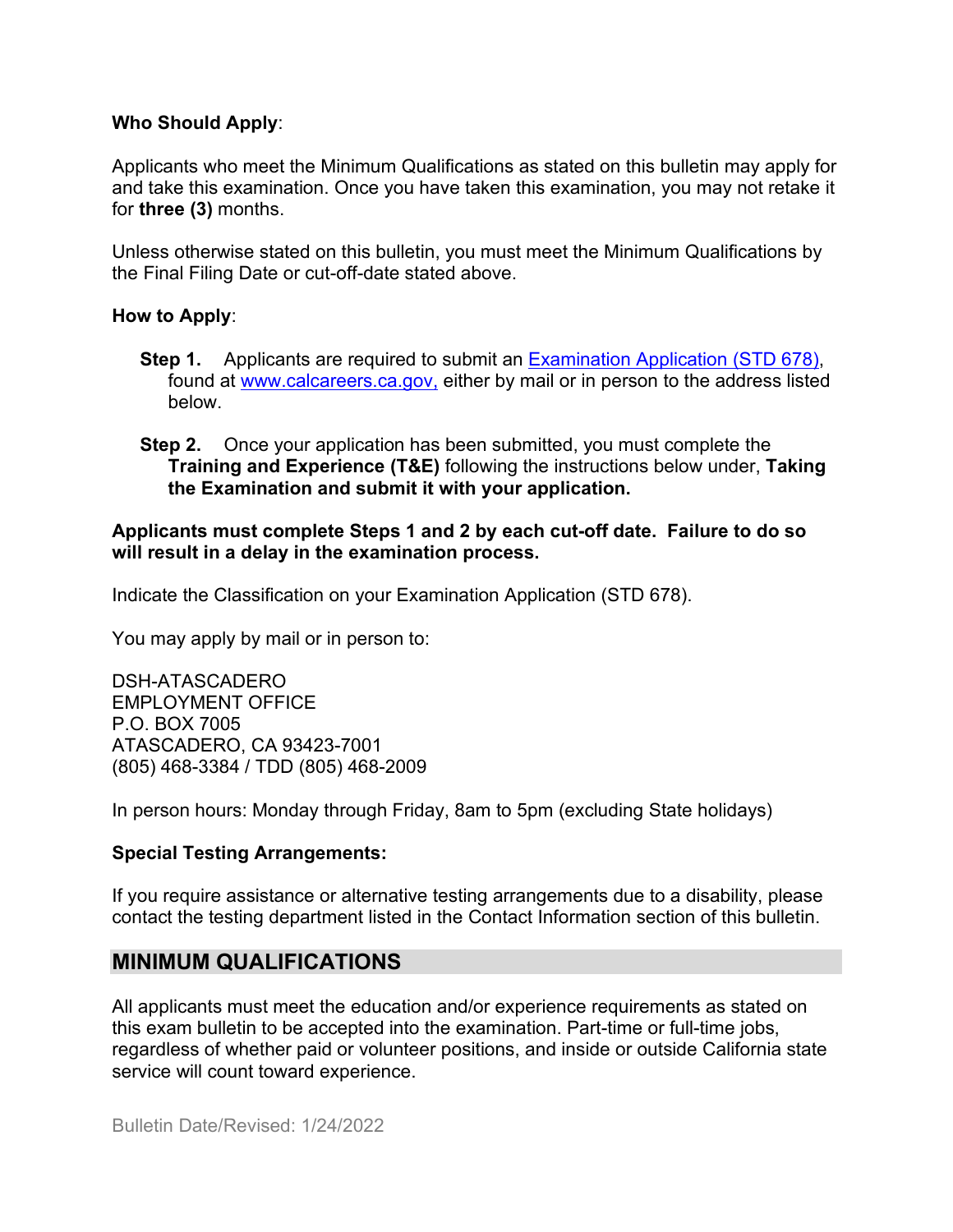Enrollment in a Psychiatric Technician training program accredited by the California Board of Vocational Nurse and Psychiatric Technician Examiners. (Applicants who are eligible for enrollment in an accredited program will be admitted to the examination and may be appointed in the next lower class of Psychiatric Technician Training Candidate, but they must be enrolled before they will be eligible for appointment to this class.)

and

Education: Equivalent to completion of the 12th grade. (Enrollment as a senior in the last semester of high school will admit applicants to the examination, but they must submit evidence of completion before they can be considered eligible for appointment.)

## **POSITION DESCRIPTION**

Under close supervision and in a training capacity, to participate in the treatment programs of a State developmental center, State hospital, or correctional facility contracting with the Department of State Hospitals for diagnostic and treatment services; to acquire knowledge, skills, and attitudes needed to provide a basic level of general behavioral and psychiatric nursing care for developmentally or mentally disordered offenders; and to do other related work.

## **SPECIAL PERSONAL CHARACTERISTICS**

An interest and willingness to work in State hospitals contracting with the Department of State Hospitals for diagnostic and treatment services; willingness, as a trainee, to do routine or detailed work; ability to handle stressful situations; patience; tolerance; alertness; neat personal appearance; and hearing and vision required for successful job performance.

## **SPECIAL PHYSICIAL CHARACTERISTICS**

Incumbents must possess and maintain sufficient strength, agility, and endurance to perform during physically, mentally, and emotionally stressful and emergency situations encountered on the job without endangering their own health and well-being or that of their fellow employees, patients, inmates, or the public.

#### **DRUG TESTING REQUIREMENT**

Applicants for positions in this class are required to pass a drug- screening test. Testing of current employees who are applicants in an examination, or who are transferring is permitted only if the person does not have a current appointment to a class for which drug testing is a requirement.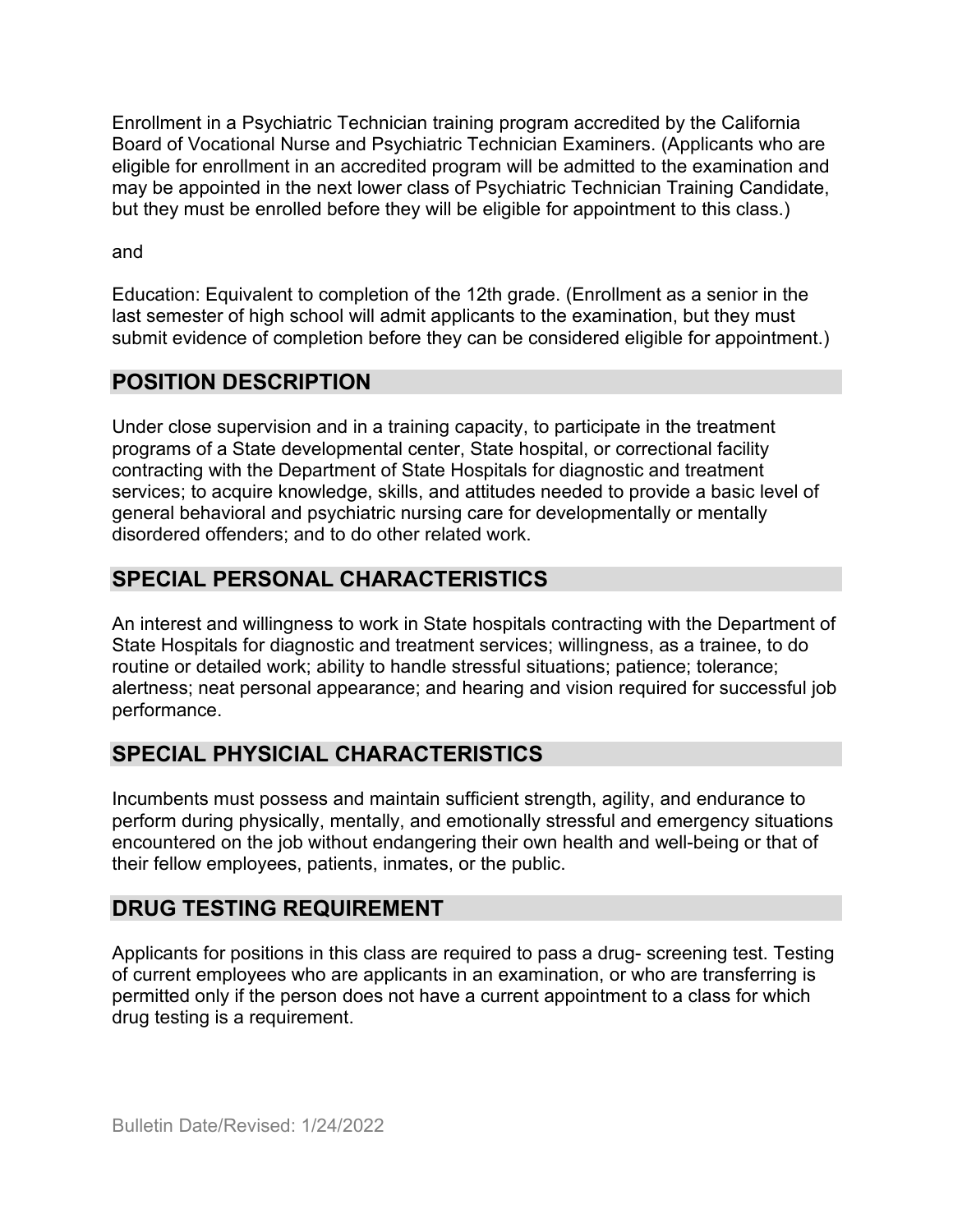## **EXAMINATION SCOPE**

This examination consists of the following components:

**Training and Experience Evaluation –** Weighted 100% of the final score. The examination will consist solely of a **Training and Experience Evaluation.** To obtain a position on the eligible list, a minimum score of 70% must be received.

In addition to evaluating applicants' relative knowledge, skills, and ability, as demonstrated by quality and breadth of education and/or experience, emphasis in each exam component will be measuring competitively, relative job demands, each applicant's:

#### **Knowledge of:**

- 1. Knowledge of arithmetic computations including fractions.
- 2. Knowledge of the metric system.
- 3. Knowledge of spelling and grammar

#### **Ability to:**

- 1. Ability to communicate effectively.
- 2. Ability to acquire general behavioral and psychiatric nursing knowledge, skills, and attitudes.
- 3. Ability to apply basic nursing knowledge and understanding of the behavior of developmentally or mentally disabled clients.

#### **ELIGIBLE LIST INFORMATION**

A Departmental, Open eligible list for the **Psychiatric Technician Trainee (Safety)** classification will be established for:

#### **Department of State Hospitals - Atascadero**

The names of **successful** competitors will be merged onto the eligible list in order of final score regardless of exam date. Eligibility expires **12 months** after it is established. Applicants must then retake the examination to reestablish eligibility.

Veterans' Preference will be granted for this examination. In accordance with Government Codes 18973.1 and 18973.5, whenever any veteran, or widow or widower of a veteran achieves a passing score on an open examination, he or she shall be ranked in the top rank of the resulting eligible list.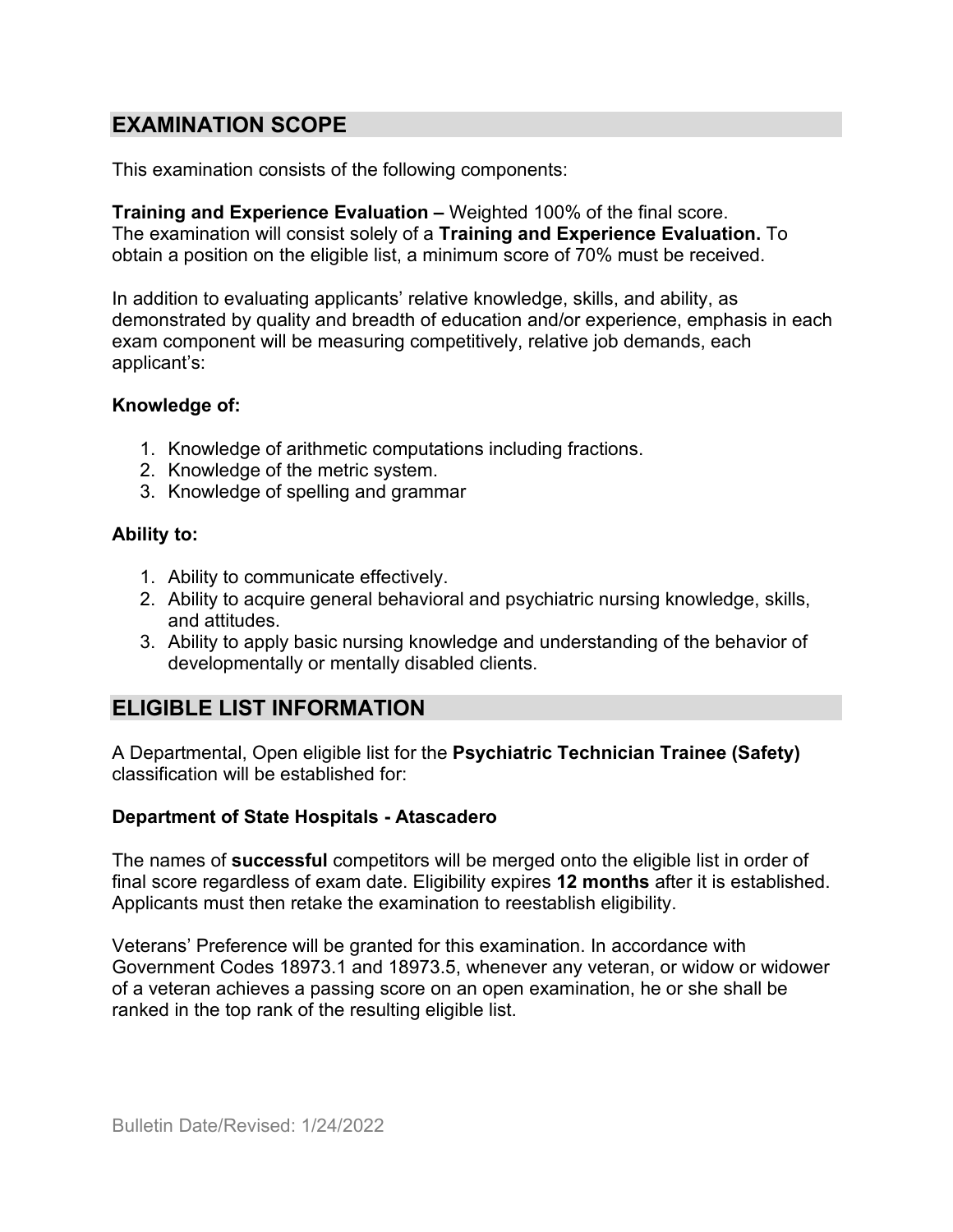Veterans' status is verified by the California Department of Human Resources (CalHR). Information on this program and the Veterans' Preference Application (Std. form 1093) is available online at the following website:

<https://www.jobs.ca.gov/CalHRPublic/Landing/Jobs/VeteransInformation.aspx>

Additional information on veteran benefits is available at the Department of Veterans Affairs.

Career credits are not granted for examinations administered on an Open or Promotional basis.

## **PREPARING FOR THE EXAMINATION**

Here is a list of suggested resources to have available prior to taking the exam.

- 1. **Employment History:** Employment dates, job titles, organization names and addresses, names of supervisors or persons who can verify your job responsibilities, and phone numbers of persons listed above.
- 2. **Education:** School names and addresses, degrees earned, dates attended, courses taken (verifiable on a transcript), persons or office who can verify education, and phone numbers of persons or offices listed above.
- 3. **Training:** Class titles, certifications received, names of persons who can verify your training, and phone numbers of persons listed above.

## **TAKING THE EXAMINATION**

**Step 1. Submit your STD 678 by mail or in person, then IMMEDIATELY go to Step 2.**

**Step 2. Click on this link to [take the Psychiatric Technician Trainee \(Safety\)](https://www.dsh.ca.gov/Jobs/docs/Classifications/Psychiatric_Technician_Trainee_Safety_T_and_E.pdf) [examination.](https://www.dsh.ca.gov/Jobs/docs/Classifications/Psychiatric_Technician_Trainee_Safety_T_and_E.pdf)**

**Applicants must complete Steps 1 and 2 by each cut-off date. Failure to do so will result in a delay in the examination process.**

## **TESTING DEPARTMENTS**

Department of State Hospitals

#### **CONTACT INFORMATION**

Questions relating to this exam should be directed to: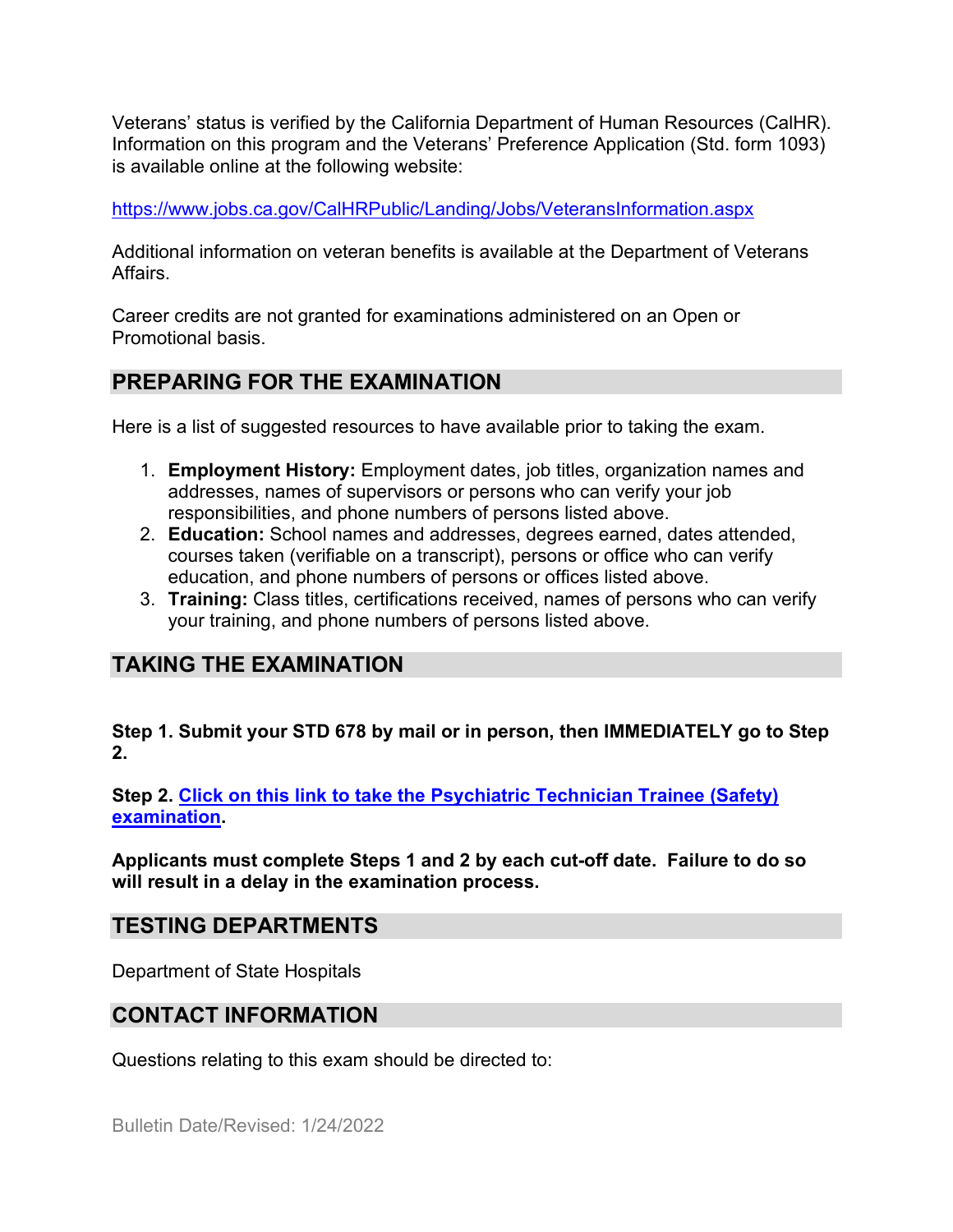Department of State Hospitals Selection Services Unit Monday through Friday, 8am to 5pm (excluding State Holidays) Phone: 916-651-8832 Email: **[sacramentoexamsunit@dsh.ca.gov](mailto:sacramentoexamsunit@dsh.ca.gov)** 

California Relay Service: 1-800-735-2929 (TTY), 1-800-735-2922 (Voice). TTY is a Telecommunications Device for the Deaf, and is reachable only from phones equipped with a TTY Device.

## **EQUAL OPPORTUNITY EMPLOYER**

The State of California is an equal opportunity employer to all, regardless of age, ancestry, color, disability (mental and physical), exercising the right of family care and medical leave, gender, gender expression, gender identity, genetic information, marital status, medical condition, military or veteran status, national origin, political affiliation, race, religious creed, sex (includes pregnancy, childbirth, breastfeeding, and related medical conditions), and sexual orientation.

## **DRUG-FREE STATEMENT**

It is an objective of the State of California to achieve a drug-free State work place. Any applicant for State employment will be expected to behave in accordance with this objective, because the use of illegal drugs is inconsistent with the law of the State, the rules governing civil service, and the special trust placed in public servants.

#### **GENERAL INFORMATION**

Examination and/or Employment Application (STD 678) forms are available at the California Department of Human Resources, local offices of the Employment Development Department, and through your CalCareer Account at the following website:

#### **http://www.CalCareers.ca.gov/**

If you meet the requirements stated on this examination bulletin, you may take this examination, which is competitive. Possession of the entrance requirements does not assure a place on the eligible list. Your performance in the examination described in this bulletin will be rated against a predetermined job-related rating, and all applicants who pass will be ranked according to their score.

The Department of State Hospitals reserves the right to revise the examination plan to better meet the needs of the service if the circumstances under which this examination was planned change. This examination may be canceled by the Department of State Hospitals at any time prior to the establishment of the employment list. Such revision or